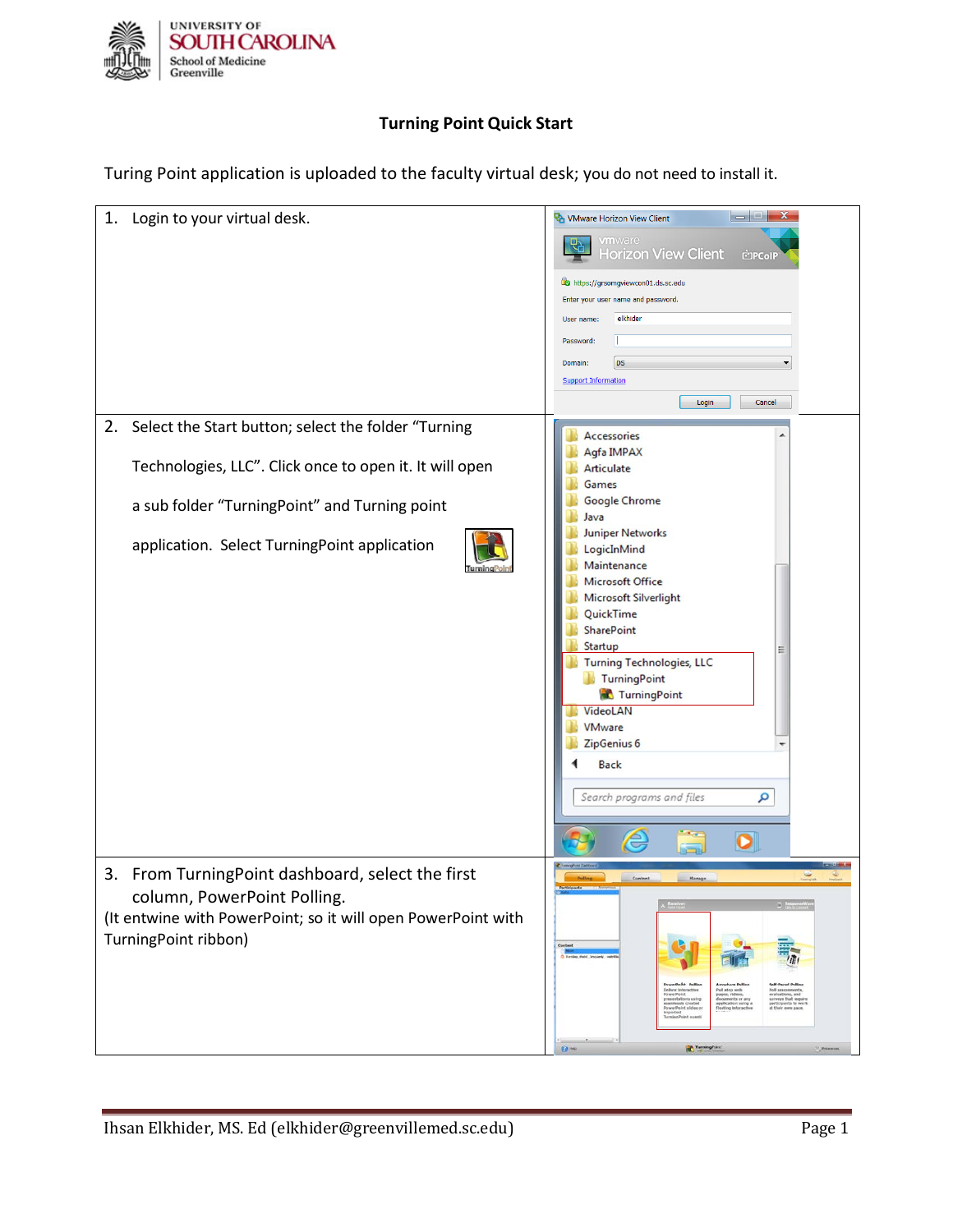

## **How to Create a Question Slide:**

1. Select TurningPoint ribbon

| <b>P</b> H      |                                    |                |                               |   |                          |                  |            |        |           |                                   | Pres                         |
|-----------------|------------------------------------|----------------|-------------------------------|---|--------------------------|------------------|------------|--------|-----------|-----------------------------------|------------------------------|
| File            | Home                               | Insert         | Design<br>Transitions         |   |                          | Animations       | Slide Show | Review | View      | TurningPoint                      | Acrobat<br>Aг                |
|                 | Cut                                | $=$            | all Layout -                  |   |                          |                  |            | 巴      | 1日 -<br>拦 | 第第一篇                              | llå Text Direct              |
| Paste<br>$\sim$ | <b>Ea</b> Copy -<br>format Painter | New<br>Slide - | <b>The Reset</b><br>Section - | в | $\overline{M}$<br>$\sim$ | and Shipper      |            |        |           |                                   | Align Text<br>The Convert to |
|                 | attitude a march                   |                | <b>SALE AREA</b>              |   |                          | <b>With code</b> |            |        |           | The transport of the late and the |                              |

2. You will see Turningpoint menu



3. Select Add New

| T.         |                          |                                      |            |              |      |                         |                  | Presentation1 - Microsoft PowerPoint |
|------------|--------------------------|--------------------------------------|------------|--------------|------|-------------------------|------------------|--------------------------------------|
| File       | Design<br>Home<br>Insert | Transitions<br>Animations            | Slide Show | Review       | View | TurningPoint<br>Acrobat | Articulate       |                                      |
|            | Import                   | Auto                                 |            | Live Polling |      | Continue                |                  |                                      |
|            | Tools -                  | Load List (V) Real-Time Registration |            | A Receiver   |      | Reports                 |                  |                                      |
| <b>New</b> | Objects Compete          | Manage v D Participant Monitor       |            | ResponseWare | Save | Reset                   | Preferences Help |                                      |
|            | Content                  | Participants                         |            | Polling      |      | Sessions                | Software         |                                      |

4. From the dropdown menu, select the type of question you want. For this example, select Multiple Choice

| $\mathbf{P}$<br>E<br>T                                                                                                                                                                   |                                                                                                  |                                                       |                                                                | Presentation1 - Mi-             |
|------------------------------------------------------------------------------------------------------------------------------------------------------------------------------------------|--------------------------------------------------------------------------------------------------|-------------------------------------------------------|----------------------------------------------------------------|---------------------------------|
| <b>File</b><br>Home.<br>Insert                                                                                                                                                           | Design<br>Transitions<br>Slide Show<br>Animations                                                | Review<br><b>View</b>                                 | TurningPoint<br>Acrobat                                        | Articulate                      |
| Import<br>Tools *<br>Objects Compete<br><b>New</b><br>×                                                                                                                                  | Auto<br>v.<br>Load List Real-Time Registration<br>Manage v D Participant Monitor<br>Participants | Live Polling<br>A Receiver<br>ResponseWare<br>Polling | Continue<br><b>Reports</b><br>Save<br>Reset<br><b>Sessions</b> | Preferences<br>Help<br>Software |
| Multiple Choice<br>Short Answer<br>Numeric Response<br>True/False<br>Essay<br>Demographic Assignment<br><b>Priority Ranking</b><br>Likert<br><b>Ice Breaker</b><br>Þ<br>Moment To Moment |                                                                                                  |                                                       |                                                                |                                 |

- 5. TurningPoint will generate the question slide for you.
- 6. Select the upper text box and type your question